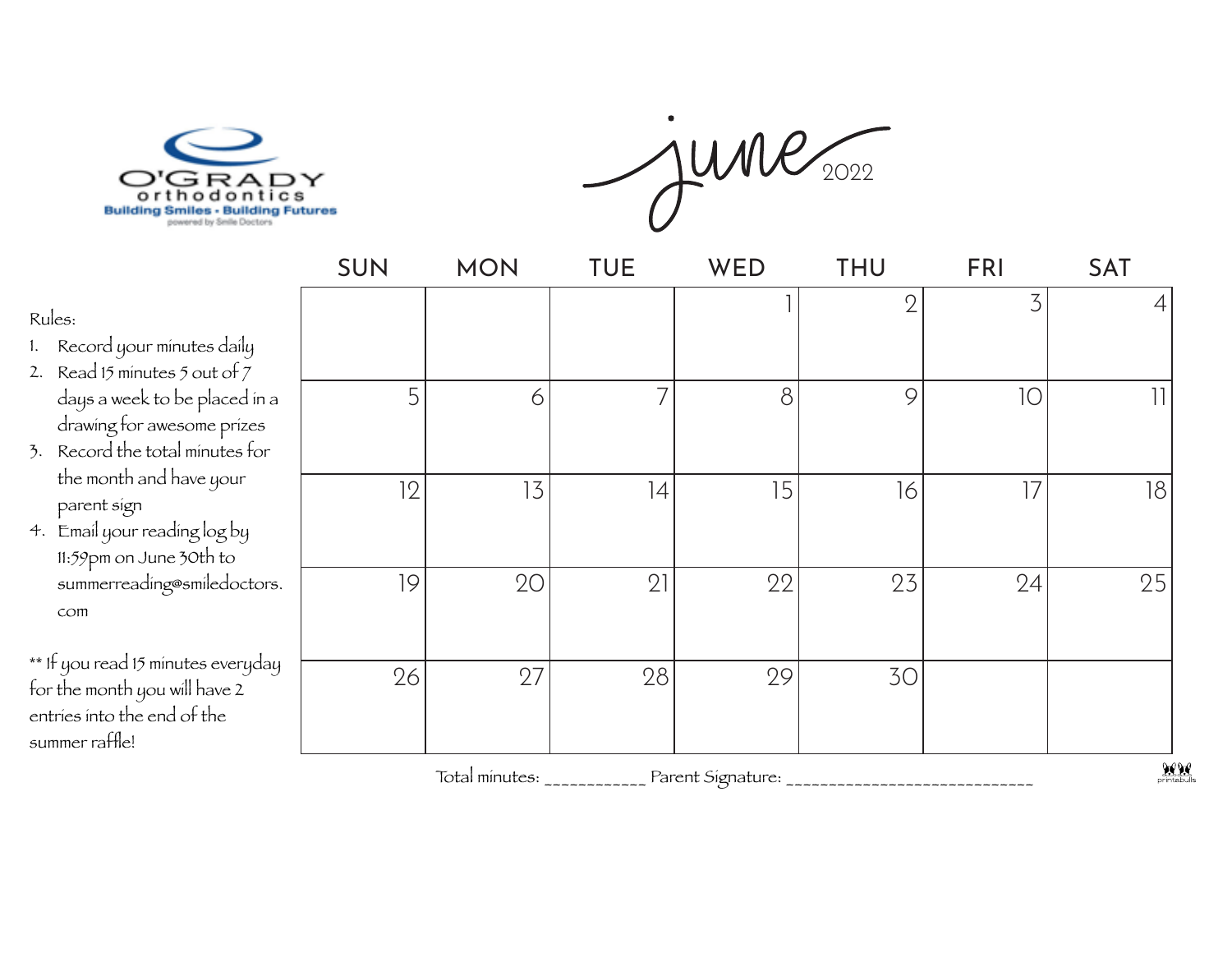



|                                  | SUN | <b>MON</b>               | <b>TUE</b> | WED | <b>THU</b> | <b>FRI</b> | <b>SAT</b>     |
|----------------------------------|-----|--------------------------|------------|-----|------------|------------|----------------|
| ÿ                                |     |                          |            |     |            |            | $\overline{2}$ |
| l ín a<br>zes<br>$f_{\text{Or}}$ | 3   | $\overline{4}$           | 5          | 6   | 7          | 8          | 9              |
|                                  | 10  | $\overline{\mathcal{L}}$ | 12         | 13  | 4          | 15         | 16             |
| tors.                            | 17  | 18                       | 9          | 20  | 21         | 22         | 23             |
| yday                             | 24  | 25                       | 26         | 27  | 28         | 29         | 30             |
|                                  | 31  |                          |            |     |            |            |                |

Total minutes: \_\_\_\_\_\_\_\_\_\_\_\_ Parent Signature: \_\_\_\_\_\_\_\_\_\_\_\_\_\_\_\_\_\_\_\_\_\_\_\_\_\_\_\_\_\_\_\_\_\_

## Rules:

- 1. Record your minutes daily
- 2. Read 15 minutes 5 out of  $\tilde{z}$ days a week to be placed drawing for awesome priz
- 3. Record the total minutes the month and have your parent sign
- 4. Email your reading log by 11:59pm on June 30th to summerreading@smiledoc com

\*\* If you read 15 minutes every for the month you will have 2 entries into the end of the summer raffle!

WW